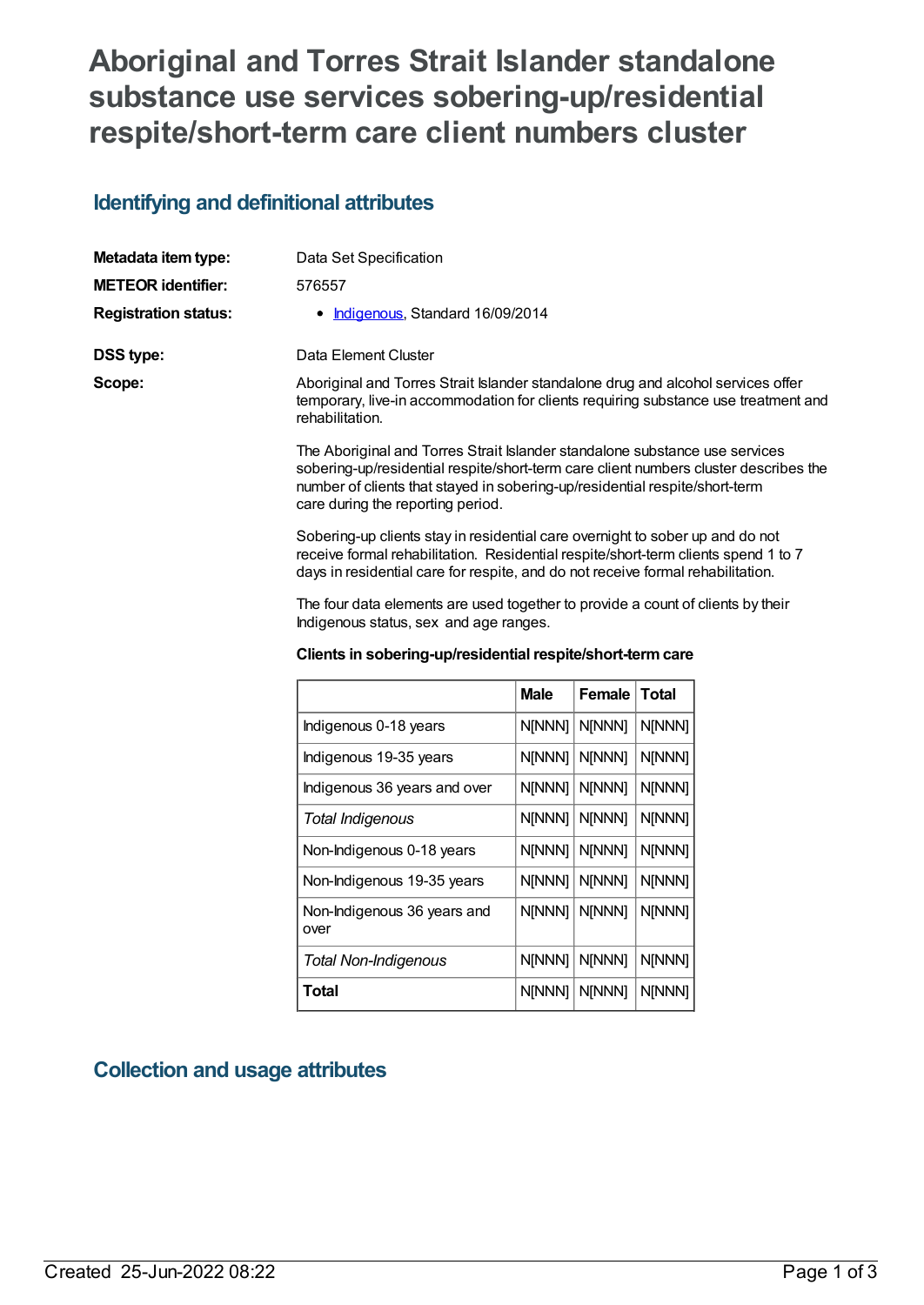**Guide for use:** Each person is only counted once, no matter how many times that they were admitted into residential care during the year.

Includes:

- clients in residential care overnight to sober-up, without formal rehabilitation. This includes Mobile Assistance Patrol/night patrol clients and 'walk-ins' who stay overnight to sober-up.
- clients that stayed in short-term residential care for 1 to 7 days for respite purposes and do not receive formal rehabilitation.

Excludes:

- residential treatment/rehabilitation programs
- family members unless they were also a client of the service and have their own file/record.

### **Source and reference attributes**

**Submitting organisation:** Australian Institute of Health and Welfare

#### **Relational attributes**

| <b>Implementation in Data Set</b><br><b>Specifications:</b> | Aboriginal and Torres Strait Islander standalone substance use services<br>DSSIndigenous, Superseded 07/12/2017 |  |  |
|-------------------------------------------------------------|-----------------------------------------------------------------------------------------------------------------|--|--|
|                                                             | <b>Implementation start date: 01/07/2008</b>                                                                    |  |  |
|                                                             | <b>Implementation end date: 30/06/2009</b>                                                                      |  |  |
|                                                             |                                                                                                                 |  |  |
|                                                             | Aboriginal and Torres Strait Islander standalone substance use services<br>DSSIndigenous, Superseded 07/12/2017 |  |  |
|                                                             | <b>Implementation start date: 01/07/2010</b>                                                                    |  |  |

*Implementation end date:* 30/06/2011

Aboriginal and Torres Strait Islander [standalone](https://meteor.aihw.gov.au/content/664861) substance use services DSS [Indigenous](https://meteor.aihw.gov.au/RegistrationAuthority/6), Superseded 07/12/2017

*Implementation start date:* 01/07/2009

*Implementation end date:* 30/06/2010

**Metadata items in this Data Set Specification** Show more detail